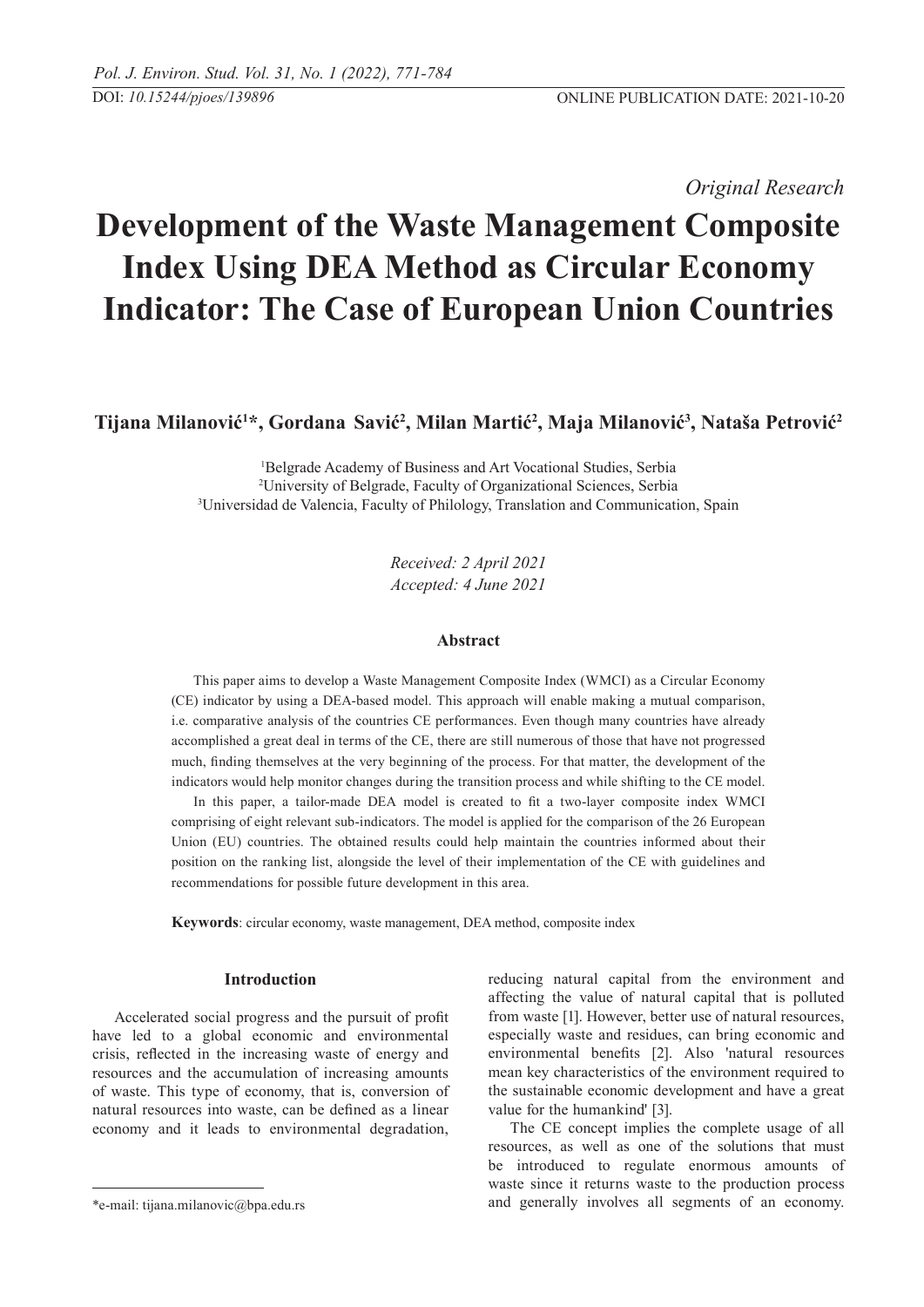Economic, environmental and many other benefits can be achieved by minimizing the amount of waste generated, through recycling and reuse of products [4]. The CE concept should create a system of production and consumption with minimal material and energy losses through reuse, recycling and recovery [5]. This development strategy, according to [6], maximizing resource efficiency and minimizing waste production, maintains the value of products, materials and resources within the economy for as long as possible [7] and 'it is important for energy waste and the greenhouse effect to take the necessary treatment' [8]. Nevertheless, the transition to the CE concept is not an easy task and to monitor and further develop the complexity of properly applying this model, it is necessary to develop indicators that would facilitate its application alongside with its principles. The possibility of measuring the CE at the national level is of paramount importance, since the 'CE is a key driver of sustainable growth' and development [9]. Thus, it has been done a lot on the development of circularity indicators in recent years [10, 11].

Setting the indicators and finding simple ways to measure the values, further facilitate the assessment process and all this allows the analysis of different options for waste resources recovery [12]. Furthermore, measuring the performance of waste management is vital for policymakers and scientists, to show them whether the EU countries are on the 'right' path to the CE and what is their efficiency in the field of resources, waste, raw materials and other areas [13]. The EU countries have developed ten indicators in four areas, one of which is waste management. By applying and combining these indicators, it is possible to develop a composite indicator [12, 13]. According to the authors Mitrović and Veselinov [14], the importance in the development of composite indicators is 'a useful tool in the analysis of policies and public communications' [15]. The development of composite indicators proved to be 'purposeful and important' when it comes to comparing countries in terms of levels of development in different areas [14, 16]. As aforementioned, this paper focuses on the CE indicators related to waste management and developed by the EU.

The DEA method has been successfully demonstrated in practice for the development of a composite index. In the last twenty years, the DEA has proven to be one of the most successful operational research methods for evaluation the non-profit and profit organizations efficiencies, 'as a suitable tool for efficiency assessment of the economic and environmental performance' [17], but it is also an appropriate method for developing a composite indicator [18, 19].

This paper aims to use the DEA method to develop a waste management composite index use it for analysis within the EU countries. This composite index shows the current state of each country during the transition to the CE and allows comparison and ranking of the EU countries. The development of a composite index is

also important because it enables us to see the precise progress of a certain EU country during the transition and application of the CE principles and where it currently stands in terms of adopting the CE models.

The structure of the paper is as follows. Section 2 introduces a review of development of waste management indicators within the European Union. In Section 3, review of the composite indices development literature the DEA method in the Waste Management field is introduced. In Section 4, Methodology, the DEA method with its estimations is recalled. In Section 5, review of indicators and sub-indicators selection is introduced. The results, discussion and experimental results are presented in Section 6. A final conclusion on completes the paper is given in Section 7.

# Development of Waste Management Indicators within the European Union

Considering that there are numerous CE definitions, a wide range of CE indicators has also been developed, which differ according to the criteria they are based upon [8].

In the last couple of years, within the EU the importance to this issue has been given increasingly alongside with the concerns regarding the sustainability, which all entails a growing need for the introduction of CE, as well as monitoring its performance in all countries [9]. EU goals , include the greater responsibility in natural resources management, and therefore, over-exploitation of resources should be avoided; the efficiency of use of natural resources should be improved; the value of services provided by the ecosystem should be recognized' [20]. Although the EU has been focusing on sustainable development through the development and implementation of various strategies, action plans and documents for years, the concept of CE is still a somewhat new approach. In 2015, the EU developed the Circular Economy Action Plan intending to provide a regulatory framework for CE development, as well as formulating clear indicators on the way to achieving long-term waste management goals [21]. These indicators cover four areas, based on which ten indicators have been identified [10, 22]. The developed areas include Production and consumption; Waste management; Secondary Raw Materials; and Competitiveness and Innovation.

Furthermore, the essence of CE implemented in the EU is based on Waste management and its central role in applying this model [21], alongside with a hierarchy establishing and waste minimizing. However, it is also essential to value the materials and try to keep the products in use as long as possible, and to be used to create further value in the economy [7]. Today, only about 40% of household waste in the EU is being recycled. This average does not show a wide variation between the member states and regions, with rates as high as 80% in some areas and lower than 5% in others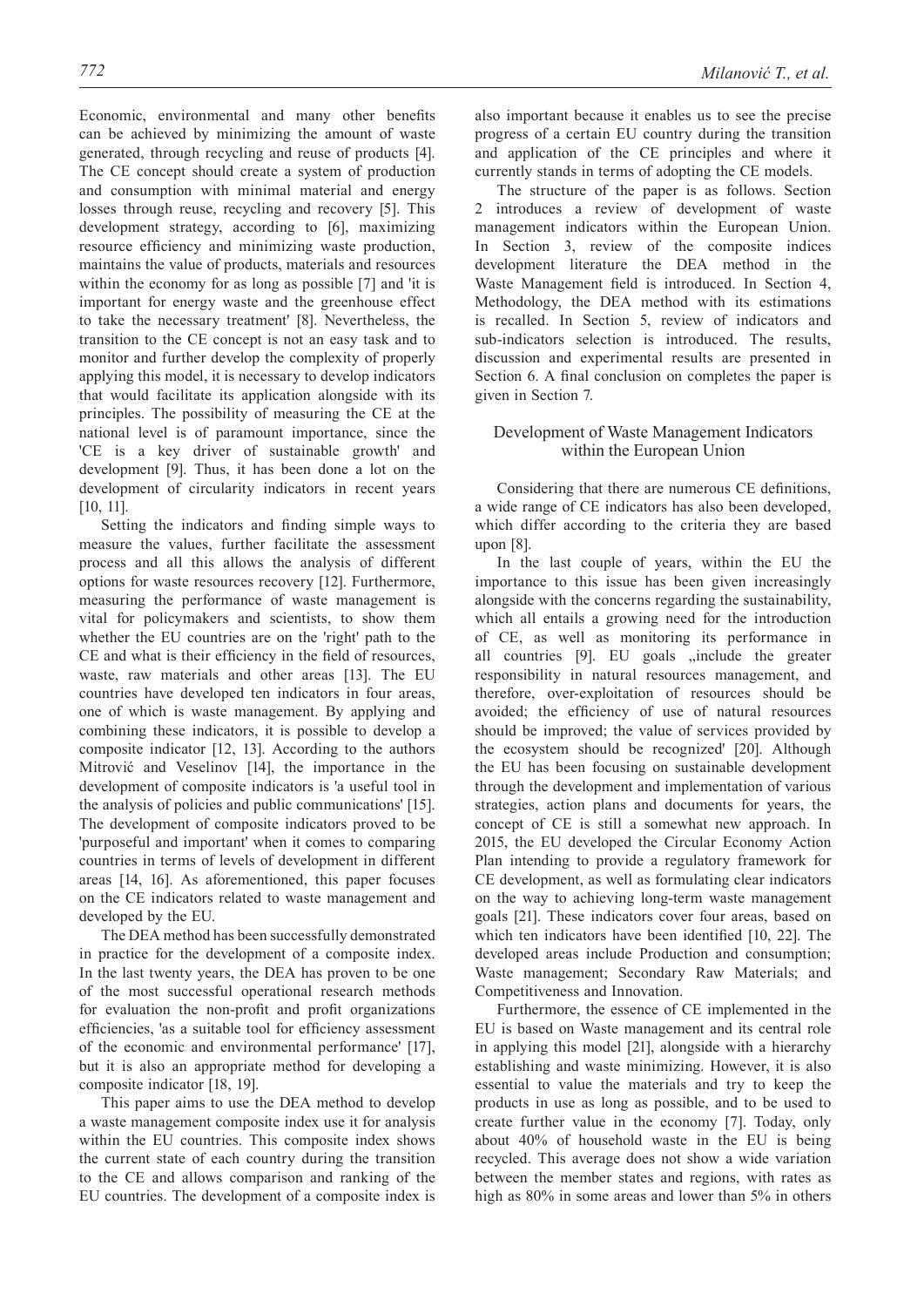[23]. But, as aforementioned, the waste management area is the primacy in the EU, i.e. it has a central role in the application of CE, having in mind that 'reduction of waste generation, reuse and new products from waste materials are priorities of CE [24]. This is one of the reasons why this area is given priority in choosing indicators and further developing composite CE indicator. Furthermore, a review of the literature, presented below, shows that a composite indicator of the waste management has not been developed so far at the level of all indicators, within that field, at the EU countries level. Although the work has been done in the field of developing a composite indicator, by using mainly one type of waste, e.g., the municipal one, which means not considering the entire waste management field. Also, many companies report inconsistent waste data, often lacking effective indicators to measure and promote resource reduction and reuse [25].

# Composite Indices in the Waste Management Area and the DEA Method

The set of individual indicators, assigned an aggregate index with appropriate weighting coefficients, is a composite index. Its specificity is that can measure multidimensional concepts which cannot be covered by a single indicator [18, 26]. Different methods, such as factor analysis, analysis of main components, weighted sum method, can be used to form composite index. The formation of composite indicators is possible by the DEA method [27, 28]. The DEA is useful for overcoming certain significant limitations, such as the undesired dependence of the results of the previous normalization of indicators or subjectivity in the formation of weighting coefficients [28]. In recent years, there has been significant growth in the use of composite indices to assess the performance of countries and institutions in several areas [9, 29, 30]. The development of composite indicators in the field of CE and sustainability using the DEA method was significantly related to the examples coming from EU countries. Meaning that composite indicators have become a very useful tool when comparing the performance of the member states [18]. Moreover, the DEA method was used to develop a composite indicator Circular Economy Index (CEI), based on three areas, such as: Sustainable Resource Management Index (SRMI), Social Behavior Index (SBI) and Business Operations Index (BOI), to calculate the efficiency of the EU countries and thus perform their ranking [31]; and to rank the EU countries and measure their competitiveness, based on the development of the composite indicator Green Economy Development Index (GEDI) [32], as well as the Circular Economy Index (CEI) [14]. Regarding the scope of provinces, cities and municipalities, an example of developing a composite indicator Circular Economy Index System was presented by Li and Xu [33], where they calculated the level of development efficiency from 1995 to 2005 in Sichuan Province in China, based on the DEA method.

A further example, related to the Chinese province and cities, is the development of the composite indicator CE Efficiency Assessment Index based on the DEA method, electricity consumption by regions and fixed capital investment in cities and provinces in eastern China 2011-2017 [34]. Regarding the ranking of cities according to environmental efficiency, by combining the DEA method and Shannon's entropy method, a composite indicator was developed to calculate the environmental efficiency of a city, through cost efficiency assessment of 108 major Italian municipalities [35]. More specifically, in the waste management field, the DEA method was used to assess the environmental efficiency of 28 EU member states [36]. Combination of DEA, Life cycle analysis (LCA) and post-incorporation processes was used to assess the impact of food waste on the environment by analyzing 12 environmental indicators [37].

Furthermore, a modified DEA method was used for assessment of the environmental impact, including the unsorted waste as undesirable output that should be minimized, and to estimate the costs in municipal waste management systems, using the data from 289 municipalities and regions, in between 2011 and 2013 [38]. Also, the DEA method, alongside with Exploratory Data Analytics (EDA), has found application to develop a composite indicator for efficient and sustainable construction waste management and of 28 EU countries for the period 2010-2016 [39]; then, to assess performance in the treatment of municipal waste of 27 EU member states, for the period 1995-2016, with a composite performance indicator developed based on the DEA method and multi-territorial decision technique – including landfill, incineration, recycling and composting and digestion as treatment [40]. Regarding municipal waste, another composite index – Aggregate Indicator (AI) was developed to assess the efficiency of municipal waste collection [41]. Since the unwanted residues or outputs are also considered a type of waste, therefore in this context, the DEA has been applied for the analysis of the treatment of 'undesirable' resultsoutputs [33], as well as for developing a composite indicator as a scale for measuring the undesirable results of Brazilian hydropower plants [42]. Moreover, when it comes to sustainable energy, by combining the MCDA-DEA method (multi-criterion decision analysis – data envelopment analysis) a composite Sustainable Energy Indicator for 109 countries worldwide in the period 2005-2010 [43] was also developed.

Also, one of the most recent works is in the field of municipal waste management and exploitation, and the DEA method was applied to rank EU countries based on their environmental performance and CE performance [13]. The composite indicator SPI (Social Progress Index) was developed with the DEA method, based on three areas: Basic Human Needs; Foundations of Wellbeing and Opportunity, and based on twelve indicators. The indicators included in the model are presented within the two types of models: the first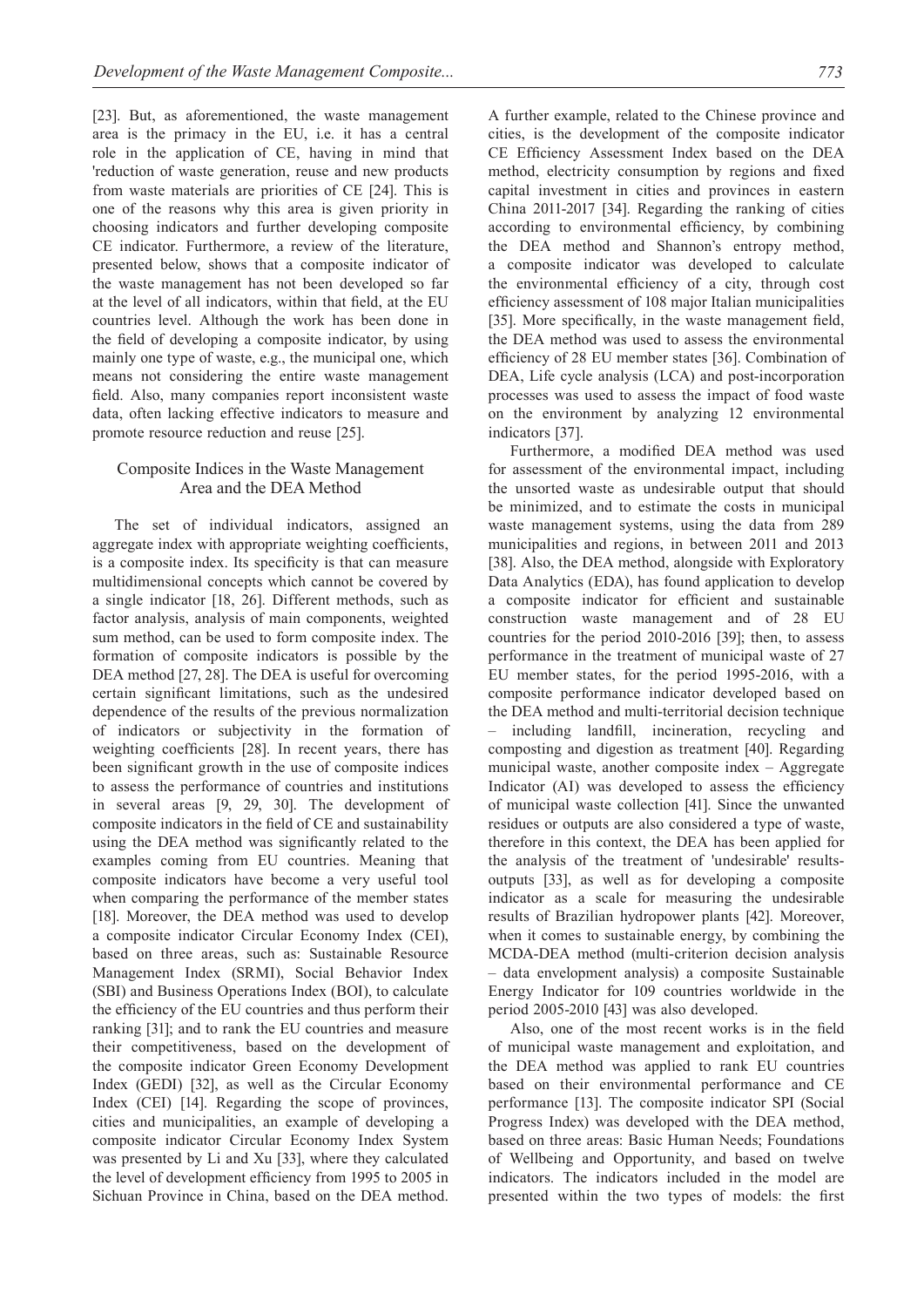(1)

are Environmental performance models (inputs are: MSW generated; Basic human needs; Foundations of wellbeing; Opportunity. The output is Recycling rate of MSW). Whereas, the second type are Circular economy performance models (inputs are: MSW generated; Basic human needs; Foundations of wellbeing; Opportunity; The outputs are Recycling rate of MSW and Circular material use rate).

Finally, based on this review, it can be concluded that a general composite indicator, covering all indicators contained within the waste management field, has not been developed for the EU countries yet. Most of the work is focused on separate indicators, such as municipal, construction waste, so the development of a composite indicator CE at this level is of great importance for further monitoring.

#### **Methodology**

This research aims to create the WMCI based on the DEA method. The composite index comprises several indicators into one performance measure and involves setting the assumptions regarding normalization, aggregation, and weighting usually done on an ad-hoc basis.

Therefore, nonparametric DEA methods have been proposed as means to avoid a priori assumptions and subjectivity in the composite index development process [18, 28, 44, 45, 47]. The DEA is a linear programming technique introduced by Charnes, Cooper and Rhodes [46] for measuring the efficiency of non-profit units. Originally, the DEA technique creates an aggregate index by maximizing the ratio of a weighted sum of multiple outputs over a weighted sum of multiple inputs, simultaneously liberating the decision-makers from enforcing any judgment on their relative importance [13]. Due to those advantages and flexibility, this method has been implemented in various areas for performance evaluation of similar units such as banking, education, energy, agriculture or the public sector [48]. However, for the composite index construction, only inputs or outputs of the DMUs will be taken into account in the model for aggregating a set of individual indicators [45]. According to the DEA model, each DMU obtains its own best possible indicator weights to achieve the best possible performance measure in comparison to all other units in the observing set. Such a model (1-3) is known as the 'benefit of the doubt' (BOD) approach [28]. Suppose that we have a set of indicators *I*, with values  $y_{ri}$   $k \in N$ ,  $∀*j* ∈ *N*, need to be aggregated into composite index  $h<sub>k</sub>$ ,$ which evaluate performance of DMU*k* in comparison with other DMU $j$  in the observing set  $N$ , (Eq. 2). The model (1-3) should be solved once for each DMU*j,*   $\forall j \in N$ . As a result, composite index values  $h_k$   $k \in N$ , together with weights  $u_r \forall r \in I$  will be obtained for each DMU*<sup>k</sup>* .

s.t.

$$
\sum_{r \in I} u_r y_{rj} \le 1, \quad \forall j \in N
$$
\n(2)

$$
u_r \ge 0, \,\forall r \in I \tag{3}
$$

The WMCI consists of two indicators and several sub-indicators (Table 1). Hence, this is an example of a multi-layer composite indicator [45]. To comprise two-layers index composition and provide better discrimination among DMUs, we proposing the model (1-5) as a modification of the DEA BOD model using the following notations:

 $(\max) h_k = \sum_{r \in I} u_r y_{rk}$ 

*N –* set of DMUs;

*L* – a set of indicators;

*I*<sub>*l*</sub> – a set of sub-indicators create an indicator  $l \in L$ ;  $a_l$  – upper bound of the performance level for an indicator *l*, 0≤*a*<sub>*i*</sub> ≤1, *l* ∈ *L*, imposed by decision-maker; under the condition that  $\sum_{l \in L_i} a_l \geq 1$ *a*  $\sum_{\forall l \in L_1} a_l \ge 1$  to ensure feasible solution [46].  $B_{r_i}$ ,  $U_{r_i}$  – lower and upper bound of the performance level for an sub-indicator *r*, imposed by decision-maker; under the conditions that  $\sum_{\substack{r \in \bigcup I_i \\ \forall l \in L}} B_r \le 1, \sum_{\substack{r \in \bigcup I_i \\ \forall l \in L}} U_r \ge 1$  $\sum_{\mathcal{F} \in \bigcup_{V_i \in L} I_i} B_r \leq 1, \sum_{\mathcal{F} \in \bigcup_{V_i \in L} I_i} U_r \geq 1$ .

*l L*

∀ ∈

$$
(\max)CI_k = \sum_{r \in \bigcup_{\forall l \in L} I_l} u_r y_{rk}
$$
\n(4)

s.t.

$$
\sum_{\substack{r \in \bigcup_{l} I_l}} u_r y_{rj} \le 1, \quad \forall j \in N
$$
\n
$$
(5)
$$

$$
\sum_{r \in R_l} u_r y_{rk} \le a_l, \ \forall l \in L
$$
 (6)

$$
B_r \le u_r y_{rk} \le U_r, \ \forall r \in \bigcup_{\forall l \in L} I_l
$$
 (7)

$$
u_r \ge 0, \,\forall r \in \bigcup_{\forall l \in L} I_l
$$
\n<sup>(8)</sup>

The objective function (Eq. 4) evaluates WMCI  $(CI<sub>k</sub>≤1, k ∈ N)$ , as an weighted sum of sub-indicators  $r \in \bigcup_{I_i} u_r y_{rk}$  $u<sub>r</sub>$  $y$ ∑<br>⊽ ⊜<br>⊬

**∪** *l*<sub>i</sub><br>′/∈*L* where  $DMUk$  is compared with other DMU<sub>j</sub>,  $(\forall j \in N)$  (Eq. 2).

The constrains given by Eqs  $(6)$  and  $(7)$  allow indicators  $\left( \sum_{r \in R_l} u_r y_{rk}, \forall l \in L \right)$  and sub-indicators

 $(u_r, y_{rk}, \forall r \in \bigcup_{\forall l \in L} I_l$  $u_r y_{rk}, \forall r \in \bigcup I$  $\forall r \in \bigcup_{\forall l \in L} I_l$ ) calculation. The virtual indicator

value shows the relative contribution of each indicator or sub-indicator to the composite index. Those levels could be restricted subjectively by decision-makers as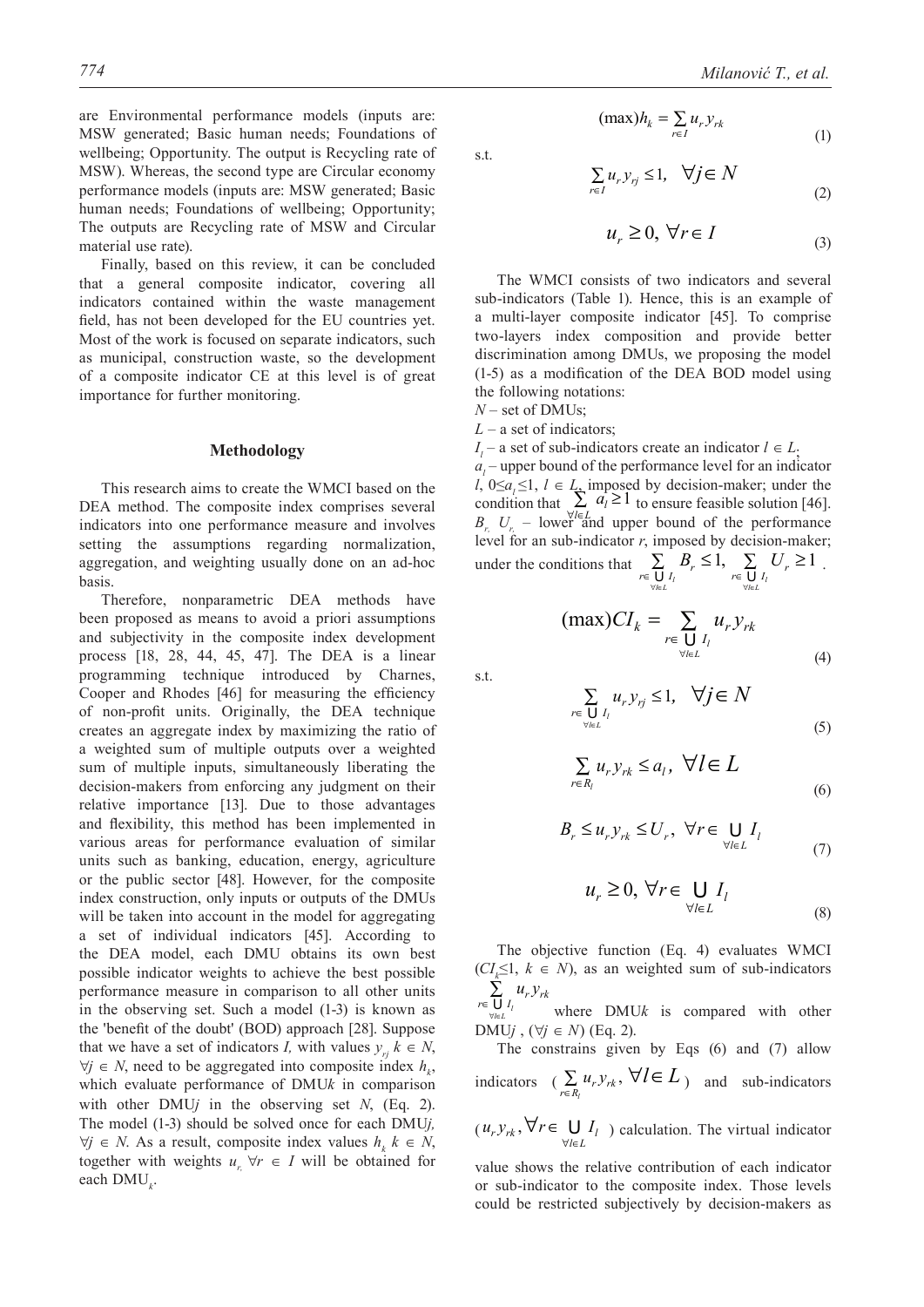Table 1. Area/ Topic, indicators and sub-indicators.

| Area/Topic<br>Composite index | <i>Indicators</i>                               | Sub-indicators                                                                                                                                                                                                                                                                                                     |  |  |  |
|-------------------------------|-------------------------------------------------|--------------------------------------------------------------------------------------------------------------------------------------------------------------------------------------------------------------------------------------------------------------------------------------------------------------------|--|--|--|
| Waste management<br>(WMCI)    | Recycling rates (RRI)                           | Municipal waste recycling rate (I1)<br>Recycling rate of total waste excluding mineral waste (I2)                                                                                                                                                                                                                  |  |  |  |
|                               | Recycling for specific<br>waste streams (RSWSI) | Recycling rate of total packaging waste. (I3)<br>Recycling rate of plastic packaging waste. (I4)<br>Wood packaging recycling rate. (I5)<br>Recycling rate of electrical and electronic waste (e-waste). (I6)<br>Recycling of biowaste per capita. (I7)<br>Recovery rate of construction and demolition waste. (I8) |  |  |  |

Source: Authors' presentation according to EC, 2018 [53]

in GAR DEA models [50], or by setting data-driven bounds [51, 52]. Finally, in this paper, we are applying a decision-maker restriction-based model to overcome the issue of neglecting less favorable indicators by assigning zero weight values (Eqs  $(6)$  and  $(7)$ ).

# Indicators and Sub-Indicators Selection

This section aims to briefly describe and explain the indicators as well as sub-indicators developed by the EU in the Waste management area. Furthermore, they will be used to obtain the composite CE index in the same area (WMCI). Therefore, the circularity indicators (Recycling rate – RRI and Recycling for specific waste streams – RSWSI) and eight subindicators, as well as their hierarchy used in this paper are presented in Table 1.

The values for these eight sub-indicators for following years: 2010, 2012, 2014 and 2016 from 26 EU countries were analyzed based on available data obtained from the Eurostat [53]. However, the data for Croatia were available only for the years 2014 and 2016. The analysis of data for these eight sub-indicators shows that the Netherlands is in the list of countries with the highest values for five sub-indicators, and Belgium for four. Malta is in the list of countries with the lowest values for seven sub-indicators, and Cyprus and Romania for four each. Table 2 shows descriptive statistics for eight sub-indicators.

#### *Municipal Waste Recycling Rate (I1)*

Municipal waste is mainly waste originated from households and other sources, similar in nature and composition to household waste. This sub-indicator Municipal Waste recycling rate is part of the RRI indicator and 'measures the share of recycled municipal waste within the total amount of generated municipal waste' [53]. This sub-indicator provides a good quality index of the overall waste management system. Moreover, its implementation demonstrates the way to use waste as a resource within the CE [53]. According to the Eurostat data, the Municipal waste recycling rate for the 26 EU countries covered by the analysis has been constantly growing as it is shown in Table 2.

According to this sub-indicator, the countries that have done their best work are Germany (average value 65.1%), Austria and Belgium, alongside the Netherlands, had always had a Municipal waste recycling rate over 50%. On the other hand, the countries with the lowest value are Malta (average value 7.3%), Slovakia, Cyprus and Romania, having always had, rate under 20%.

# *Total Waste Recycling Rate Excluding Mineral Waste (I2)*

This sub-indicator is also part of the RRI and is obtained as a percentage of the amount of recycled waste in the total treated waste. The relevance of this sub-indicator is reflected in the direct monitoring of the amount of material returned to the economy [53]. The average value of I2 for 26 EU countries covered by the analysis was in constant growth, but milder than the I1 was (Table 2). The best-ranked countries are Belgium (average value 78.5%), as well as and Luxembourg, the Netherlands and Slovenia (over 70% in the whole period). The countries with the lowest value of this subindicator (below 30%) are Estonia, Bulgaria, Romania and Malta.

## *Recycling Rate of Total Packaging Waste (I3)*

Recycling rate of total packaging waste is part of the RSWSI, and 'represents the share of recycled packaging waste in the total generated packaging waste' [53]. Packaging waste is divided into plastic packaging waste and wood waste, meaning it includes these two sub-indicators [53]. The Directive on packaging and packaging waste, which defines the objectives of recycling, has had a major impact on waste management across the EU [54]. The average value of this subindicator for the countries covered by the analysis are given in Table 2. This sub-indicator has also shown the constant growth. Furthermore, the best-ranked countries within this time period and according to this indicator are Belgium (average value 80.8 %), Denmark, the Czech Republic, the Netherlands and Germany (average value over 70%). The countries with the lowest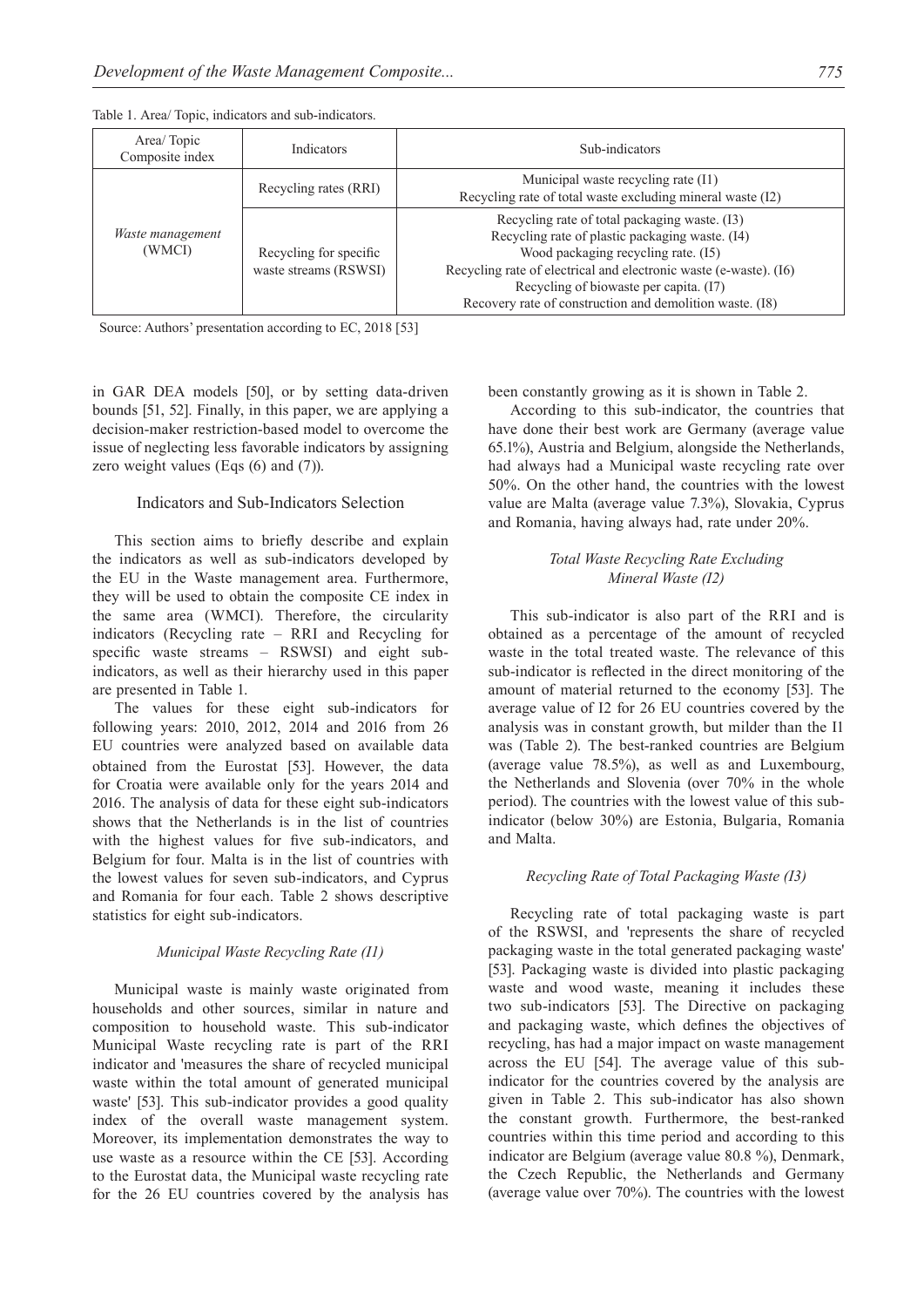|         | Year | $11\frac{9}{6}$ | $12\lceil\% \rceil$ | 13[%] | 14 [%] | $15[\%]$  | 16[%]     | $17$ [kg] | 18[%]  |
|---------|------|-----------------|---------------------|-------|--------|-----------|-----------|-----------|--------|
| Min     | 2010 | 4.90            | 22.00               | 28.50 | 20.10  | 2.70      | 11.50     | 0.00      | 0.00   |
|         | 2012 | 9.70            | 14.00               | 41.40 | 21.90  | 0.80      | 9.90      | 5.00      | 12.00  |
|         | 2014 | 7.40            | 17.00               | 41.30 | 24.60  | 0.40      | 11.50     | 0.00      | 32.00  |
|         | 2016 | 7.00            | 10.00               | 39.70 | 23.50  | 0.00      | 15.90     | 0.00      | 54.00  |
| Max     | 2010 | 62.50           | 87.00               | 84.00 | 67.30  | $167.20*$ | 55.30     | 182.00    | 100.00 |
|         | 2012 | 65.20           | 80.00               | 80.30 | 64.80  | 82.30     | 62.60     | 196.00    | 100.00 |
|         | 2014 | 65.60           | 81.00               | 81.30 | 69.30  | 131.50*   | 68.30     | 175.00    | 100.00 |
|         | 2016 | 67.10           | 80.00               | 81.90 | 74.40  | 103.40*   | $105.20*$ | 181.00    | 100.00 |
| Average | 2010 | 29.83           | 48.36               | 60.47 | 34.76  | 45.05     | 27.29     | 54.04     | 69.68  |
|         | 2012 | 33.15           | 49.80               | 62.90 | 38.13  | 40.14     | 31.77     | 58.40     | 77.64  |
|         | 2014 | 34.41           | 50.12               | 63.13 | 41.47  | 39.73     | 35.85     | 59.50     | 83.04  |
|         | 2016 | 38.62           | 51.65               | 65.16 | 43.37  | 41.28     | 45.37     | 68.23     | 88.00  |
| St. Dev | 2010 | 17.12           | 16.04               | 12.46 | 11.07  | 35.05     | 10.43     | 51.33     | 31.38  |
|         | 2012 | 15.40           | 17.12               | 8.68  | 11.34  | 21.67     | 12.94     | 51.01     | 27.19  |
|         | 2014 | 14.90           | 16.60               | 8.57  | 11.72  | 28.56     | 13.02     | 48.76     | 19.93  |
|         | 2016 | 14.60           | 16.54               | 8.77  | 13.01  | 26.57     | 19.53     | 49.05     | 13.58  |

Table 2. Descriptive statistics of sub-indicators.

Source: Authors' calculation.

\* Sweden for wood packaging recycling rate in 2010, also Portugal in 2014 and 2016, as well as Bulgaria for e waste in 2016 had continuously high amounts of historic waste. These resulted in high percentage of collection and recycling rate (over 100%). All of mentioned countries in according with the national targets carried out collection campaigns to solve these problems. These amounts of waste are considered as an exceptional [53].

value of this sub-indicator are Malta and Poland (below 50%), as well as Hungary, Romania, and Croatia.

## *Recycling Rate of Plastic Packaging Waste (I4)*

Recycling rate of plastic packaging waste is part of the RSWSI, and is used in the EU to monitor the target of packaging recycling, from 55% to 2025, set in the Action Plan, by the EU Commission [53]. The average value of this sub-indicator for the countries covered by the analysis for 2010 was 34.76%; for 2012, 38.13%; for 2014, 41.47% and for 2016 it was 43.37% (Table 2). The best ranked countries in this period according to this sub-indicator are Slovenia and the Czech Republic (average value over 55%), as well as Slovakia and Lithuania. Whereas, the countries with the lowest value of this sub-indicator are Finland, France, Malta, Poland, and Estonia (below 50%).

#### *Wood Packaging Recycling Rate (I5)*

Wood packaging recycling rate is also the part of the RSWSI. The EU Commission has proposed achieving 75% of the 2030 target for the preparation, reuse and recycling of wood packaging, in order to monitor progress in packaging recycling set out in the Action Plan [53]. When it comes to the average value of this sub-indicator for the countries covered by the analysis for 2010 it was 45.05%; for 2012, 40.14%; for 2014, 39.73% and for 2016, 41.28% (Table 2). However, this is the only one of the eight sub-indicators that has not recorded the growth within the monitored period. Furthermore, the best ranked countries are Portugal, Ireland, and Sweden (average value over 75%), as well as Belgium and Denmark. On the other hand, the countries with the lowest value of this sub-indicator are Croatia, Malta, Cyprus (average value below 10%) and Finland.

# *Recycling Rate of Electrical and Electronic Waste (E-Waste) (I6)*

Electronic and electrical waste is 'the fastestgrowing category of hazardous solid waste in the world' [55]. It is also known as e-waste and apart from that it contains valuable materials. This sub-indicator is part of the RSWSI and is obtained by multiplying the 'collection rate' with 'reuse and recycling rate', which is further expressed in percentage [53]. This is the subindicator that records the highest growth in the Waste Management area (Table 2). The best-ranked countries are Bulgaria, Croatia, and Sweden (average value over 55%), as well as, Estonia, Slovakia and Lithuania. The countries with the lowest value of this sub-indicator are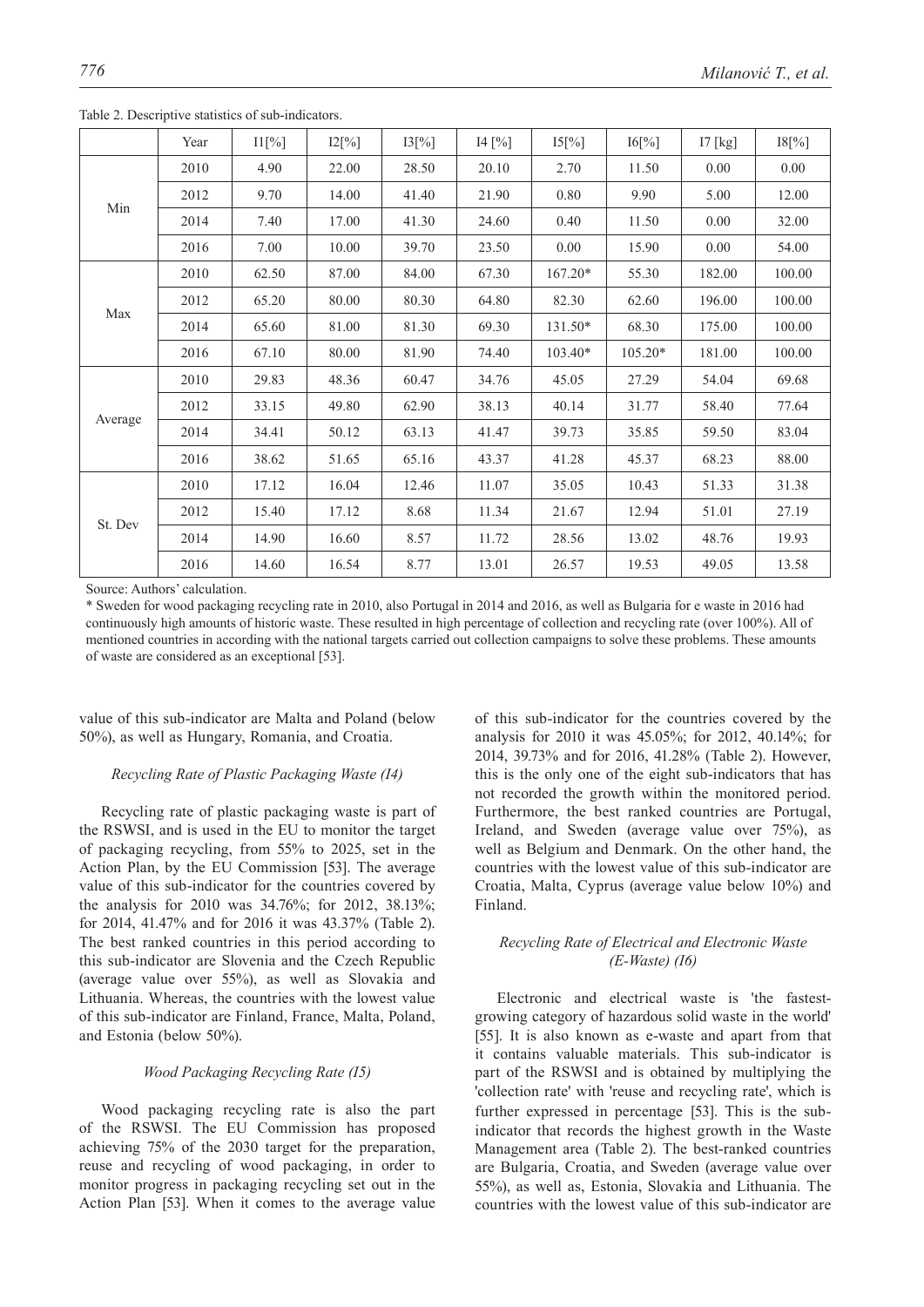Malta, Cyprus and Romania (average value below 20%).

## *Recycling of Biowaste per Capita (I7)*

One of the wastes that is especially important is biowaste coming from households. This is due to the fact that this kind of a waste is often mixed with other types of waste and further disposed of to the landfills, which consequently leads to a significant climate change and damage.

Therefore, the relevance of this sub-indicator is in emphasizing the importance of the waste composting, i.e., of anaerobic digestion process as a contribution to the CE goals for municipal waste. The sub-indicator is a part of RSWSI and it is indirectly measured as the ratio of composted waste to the total population [53]. The average value of this sub-indicator for the countries covered by the analysis for 2010 was 54.04%; for 2012, 58.4%; for 2014, 59.5% and for 2016 it was 68.23%. Speaking of the countries, the best-ranked ones are Austria (average value 183.5 kg per capita), the Netherlands, Denmark and Luxembourg (above 125 kg per capita). On the other hand, the countries with the lowest value of this sub-indicator are: Malta, Croatia, Poland and the Czech Republic (below 12 kg per capita).

# *Recovery Rate of Construction and Demolition Waste (I8)*

Waste from construction and demolition is 'one of the largest sources of waste in Europe' [53]. Hence, the sub-indicator is 'the ratio of construction waste and demolition waste prepared to be reused, recycled or susceptible to material recovery' [53] and it is a part of RSWSI. Even though there are many materials that can be recycled or reused, reuse and recycling rates currently vary widely across the EU [53]. Still, this is the sub-indicator that has the highest values of all

Table 3. Waste management composite index.

|                      | <b>WMCI</b> | <b>WMCI</b> | <b>WMCI</b> | <b>WMCI</b> |       |  |
|----------------------|-------------|-------------|-------------|-------------|-------|--|
| Country              | 2010        | 2012        | 2014        | 2016        | Trend |  |
| Austria              | 1.0000      | 1.0000      | 1.0000      | 1.0000      |       |  |
| Belgium              | 1.0000      | 1.0000      | 1.0000      | 1.0000      |       |  |
| Bulgaria             | 0.6200      | 0.5780      | 0.5480      | 0.8610      |       |  |
| The Czech Rep.       | 0.8100      | 0.8870      | 0.9620      | 0.9550      |       |  |
| Denmark              | 1.0000      | 0.9660      | 1.0000      | 1.0000      |       |  |
| Estonia              | 0.3980      | 0.5020      | 0.7370      | 0.5310      |       |  |
| Finland              | 0.6460      | 0.7050      | 0.7840      | 0.8170      |       |  |
| France               | 0.7390      | 0.7900      | 0.8080      | 0.8240      |       |  |
| Netherlands          | 1.0000      | 1.0000      | 1.0000      | 1.0000      |       |  |
| Croatia              |             |             | 0.6920      | 0.8510      |       |  |
| Ireland              | 0.8540      | 0.9690      | 0.9960      | 0.9160      |       |  |
| Italy                | 0.8980      | 0.9950      | 0.9820      | 0.9170      |       |  |
| Cyprus               | 0.5200      | 0.5200      | 0.4970      | 0.4940      |       |  |
| Lithuania            | 0.3870      | 0.8530      | 0.9870      | 1.0000      |       |  |
| Luxembourg           | 1.0000      | 0.9790      | 0.9510      | 0.9680      |       |  |
| Hungary              | 0.5730      | 0.6320      | 0.7930      | 0.8480      |       |  |
| Malta                | 0.2600      | 0.3580      | 0.2840      | 0.4410      |       |  |
| Germany              | 1.0000      | 1.0000      | 1.0000      | 1.0000      |       |  |
| Poland               | 0.6870      | 0.7180      | 0.8650      | 0.8440      |       |  |
| Portugal             | 0.6830      | 0.8970      | 1.0000      | 0.9370      |       |  |
| Romania              | 0.2950      | 0.4560      | 0.3900      | 0.4110      |       |  |
| Slovakia             | 0.5300      | 0.7230      | 0.6380      | 0.7970      |       |  |
| Slovenia             | 0.8880      | 1.0000      | 1.0000      | 1.0000      |       |  |
| Spain                | 0.7230      | 0.8640      | 0.8120      | 0.7930      |       |  |
| Sweden               | 1.0000      | 1.0000      | 1.0000      | 0.9510      |       |  |
| <b>Great Britain</b> | 0.8980      | 0.9400      | 0.8820      | 0.9310      |       |  |

Source: Authors' calculation.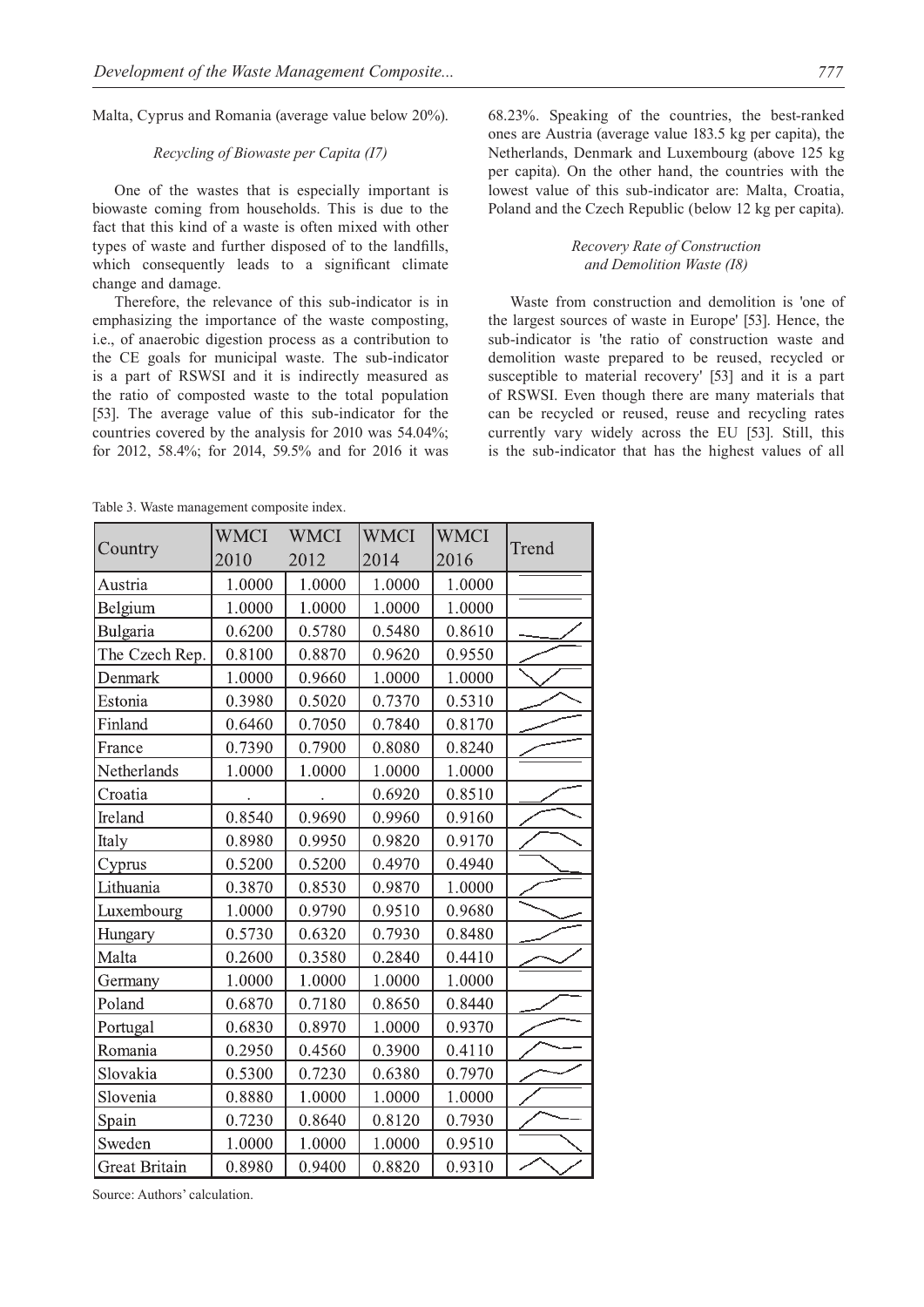within the monitored time period (Table 2). Therefore, the best-ranked are the Netherlands (average value 100%), Luxembourg, Italy and Ireland and (above 97%). On the other hand, the countries with the lowest value are Cyprus, Belgium, Finland and Slovakia (below 55%).

# **Results and Discussion**

This paper compares WMCI of 26 EU countries by employing BOD DEA model (1-3) and (4-8). The model (4-8) is adopted and modified to suit to the realistic evaluation of waste management composite index. The results are obtained by using custom made MS Excel VBA application and solver.

## Experimental Results

The procedure of WMCI calculation for 26 EU countries is conducted by creating different scenarios. Firstly, in Scenario 1 we employed BOD DEA model (1-3). Upon analyzing the obtained results, we could say that this model does not seem suitable for the formation of a composite index since it enables those countries with a high value of one or two indicators, and minimum values of all other indicators, to be assessed and categorized as efficient. For example, in

Table 4. Recycling rates (RRI) and Recycling specific waste streams (RSWSI) indicators.

|                | RRI    |        |        |        | <b>RSWSI</b> |        |        |        |
|----------------|--------|--------|--------|--------|--------------|--------|--------|--------|
| Country        | 2010   | 2012   | 2014   | 2016   | 2010         | 2012   | 2014   | 2016   |
| Austria        | 0.4863 | 0.5000 | 0.5000 | 0.5000 | 0.5137       | 0.5000 | 0.5000 | 0.5000 |
| Belgium        | 0.5000 | 0.5000 | 0.5000 | 0.5000 | 0.5000       | 0.5000 | 0.5000 | 0.5000 |
| Bulgaria       | 0.3000 | 0.3000 | 0.3000 | 0.3000 | 0.3199       | 0.2775 | 0.2483 | 0.5611 |
| The Czech Rep. | 0.3000 | 0.3000 | 0.3000 | 0.3000 | 0.5100       | 0.5867 | 0.6621 | 0.6550 |
| Denmark        | 0.3000 | 0.3000 | 0.4546 | 0.5000 | 0.7000       | 0.6657 | 0.5454 | 0.5000 |
| Estonia        | 0.3000 | 0.3000 | 0.3000 | 0.3000 | 0.0979       | 0.2018 | 0.4369 | 0.2306 |
| Finland        | 0.3000 | 0.3000 | 0.3000 | 0.3000 | 0.3463       | 0.4045 | 0.4843 | 0.5169 |
| France         | 0.3766 | 0.3357 | 0.3333 | 0.3068 | 0.3624       | 0.4545 | 0.4749 | 0.5172 |
| Netherlands    | 0.5000 | 0.5000 | 0.5000 | 0.5000 | 0.5000       | 0.5000 | 0.5000 | 0.5000 |
| Croatia        |        |        | 0.3000 | 0.3000 |              |        | 0.3916 | 0.5507 |
| Ireland        | 0.3000 | 0.3000 | 0.3000 | 0.3000 | 0.5538       | 0.6692 | 0.6959 | 0.6160 |
| Italy          | 0.3000 | 0.3000 | 0.3819 | 0.3000 | 0.5984       | 0.6950 | 0.6006 | 0.6169 |
| Cyprus         | 0.3000 | 0.3000 | 0.3000 | 0.3000 | 0.2202       | 0.2203 | 0.1975 | 0.1941 |
| Lithuania      | 0.3000 | 0.3000 | 0.3000 | 0.5000 | 0.0871       | 0.5530 | 0.6871 | 0.5000 |
| Luxembourg     | 0.5000 | 0.4629 | 0.3000 | 0.3000 | 0.5000       | 0.5166 | 0.6515 | 0.6678 |
| Hungary        | 0.3000 | 0.3000 | 0.3000 | 0.3477 | 0.2726       | 0.3316 | 0.4934 | 0.5000 |
| Malta          | 0.2605 | 0.3000 | 0.2844 | 0.3000 | 0.0000       | 0.0581 | 0.0000 | 0.1406 |
| Germany        | 0.4190 | 0.3463 | 0.3218 | 0.3000 | 0.5810       | 0.6537 | 0.6782 | 0.7000 |
| Poland         | 0.3000 | 0.3000 | 0.3000 | 0.3000 | 0.3869       | 0.4185 | 0.5655 | 0.5440 |
| Portugal       | 0.3000 | 0.3000 | 0.3467 | 0.3000 | 0.3829       | 0.5968 | 0.6533 | 0.6366 |
| Romania        | 0.2950 | 0.3000 | 0.3000 | 0.3000 | 0.0000       | 0.1559 | 0.0905 | 0.1113 |
| Slovakia       | 0.3000 | 0.3000 | 0.3000 | 0.3000 | 0.2301       | 0.4226 | 0.3382 | 0.4969 |
| Slovenia       | 0.3000 | 0.4979 | 0.4287 | 0.5000 | 0.5875       | 0.5021 | 0.5713 | 0.5000 |
| Spain          | 0.3000 | 0.3000 | 0.3000 | 0.3000 | 0.4230       | 0.5643 | 0.5120 | 0.4933 |
| Sweden         | 0.4714 | 0.3790 | 0.3286 | 0.3348 | 0.5286       | 0.6210 | 0.6714 | 0.6164 |
| Great Britain  | 0.3302 | 0.4838 | 0.4719 | 0.4129 | 0.5676       | 0.4561 | 0.4104 | 0.5182 |

Source: Authors' calculation.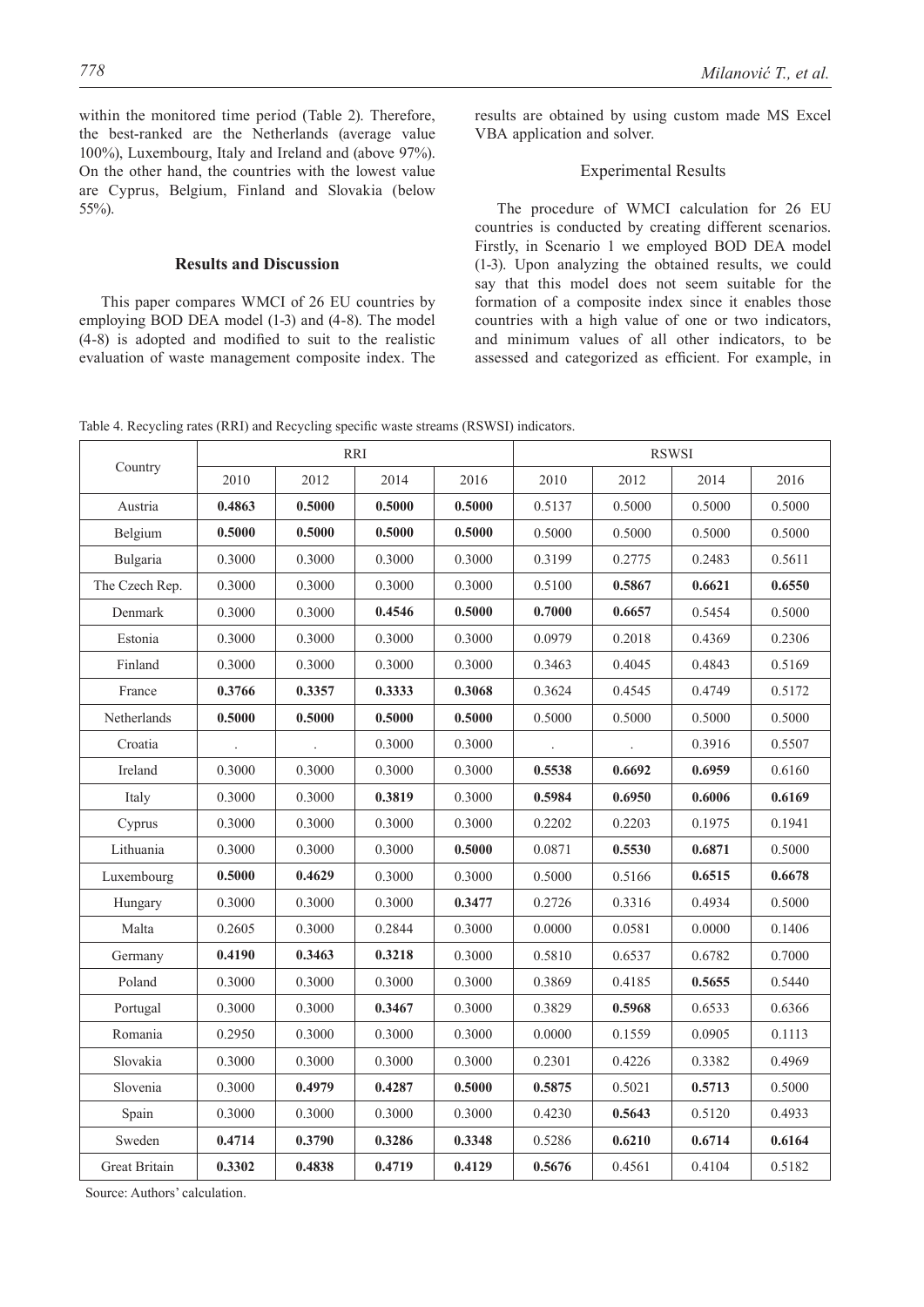2014 thirteen, out of 26 EU countries, have the value of composite indicator that equals 1. One example is Malta is efficient country due to a sufficient weight that is assigned to the sub-indicator 'Recovery rate of construction and demolition waste. However, Malta, is so called weak-efficient, needs to improve each out of seven remaining sub-indicators since, is among the countries with their lowest. On the other hand, Bulgaria and Ireland are among efficient countries thus only rated based on the highest value they have for one subindicator with a sufficiently high value. Also, there are several countries with which are efficient only based on sufficiently high values for two sub-indicators.

To eliminate the obvious shortcomings, we have created Scenario 2, where the maximum virtual value of each sub-indicator is bounded by 0.25 in model (Eq. 7). This way, it enables a country to be efficient and to have WMCI value equals to, only if it has high values for minimum four sub-indicators. The results have shown ten countries being efficient in the year 2014. Nevertheless, it can be noticed that for some efficient countries, the influence of the RRI is almost neglected (for example Bulgaria RRI is 0.09, and for Portugal RRI is 0.20).

Scenario 3 solves the abovementioned issue by introducing additional restriction that the value of the indicator RRI (Eq. 6 in the model 4-8) must be at least 0.3. The obtained results are shown in Table 3 for all monitored years.

It can be seen from Table 3 that only four countries are fully efficient in for all four years and these are Austria, Belgium, the Netherlands and Germany. Furthermore, those countries that have been efficient three times are Denmark, Sweden and Slovenia. Still, the countries that have not been efficient for a single year, but have always been ranked among the top ten, are Italy and Ireland. Also, the country with the highest growth of DEA WMCI is Lithuania (the value of DEA WMCI is 0.387 for 2010, to be efficient in 2016 with a value of 1 for DEA WMCI). However, the countries that are not well ranked but have a steady growth of DEA WMCI are Finland, Hungary and Slovakia. Finally, the countries ranked worst according to the DEA WMCI are Malta and Romania, followed by Cyprus and Estonia.

Table 4, shows the values obtained for the RRI and RSWSI calculated by the left-hand side of Eq.  $(6)$ . The maximum value of RRI equals 0.5.

According to the RRI the country with the highest value are: the Netherlands, Belgium and Austria, and the top ranked ones also include: Slovenia, Great Britain, Luxembourg, Denmark, Sweden, Lithuania, Germany. Considering the RSWSI, the best ranked country is Germany, followed by Ireland and Italy. Among the top ranked countries are Sweden, the Czech Republic, Denmark, Luxembourg, Portugal and Slovenia. Furthermore, the maximum value of RSWSI equals 0.7. Figure 1. shows share of RRI and RSWSI in WMCI in 2016. According to the results, the contributions of indicators to WMCI are balanced for all the best ranked countries except the Germany, with predominant RSWSI value of 0.7. This could be used as a direction for less developed countries in the waste management area.

#### **Discussion**

To check the stability of the WMCI values, we performed another experiment (Scenario 4) by including the following restrictions to our DEA-based model  $(4-8)$ :

1. The maximum value of both indicators, the RRI and the RSWSI equal  $0.5$  (Eqs  $6$ )

2. The minimum virtual value for each sub-indicator equals 0.03 (Eq. 7).

The first restrictions provide an equal impact of RRI and RSWSI on the formation of the WMCI. The second restriction ensures that in achieving the goal of maximizing the WMCI, the impact of sub-indicators cannot be completely ignored if a country had low values. Upon solving the model, it was obtained that the WMCI value of 1 is achieved during all four years only for Germany, the Netherlands and Austria. Belgium occupies rank four, with WMCI equals to 1 for 2012, 2014, and 2016. However, it has WMCI equals 0.926



Fig. 1. Share of RRI and RSWSI in WMCI in 2016 (Source: Authors' calculation).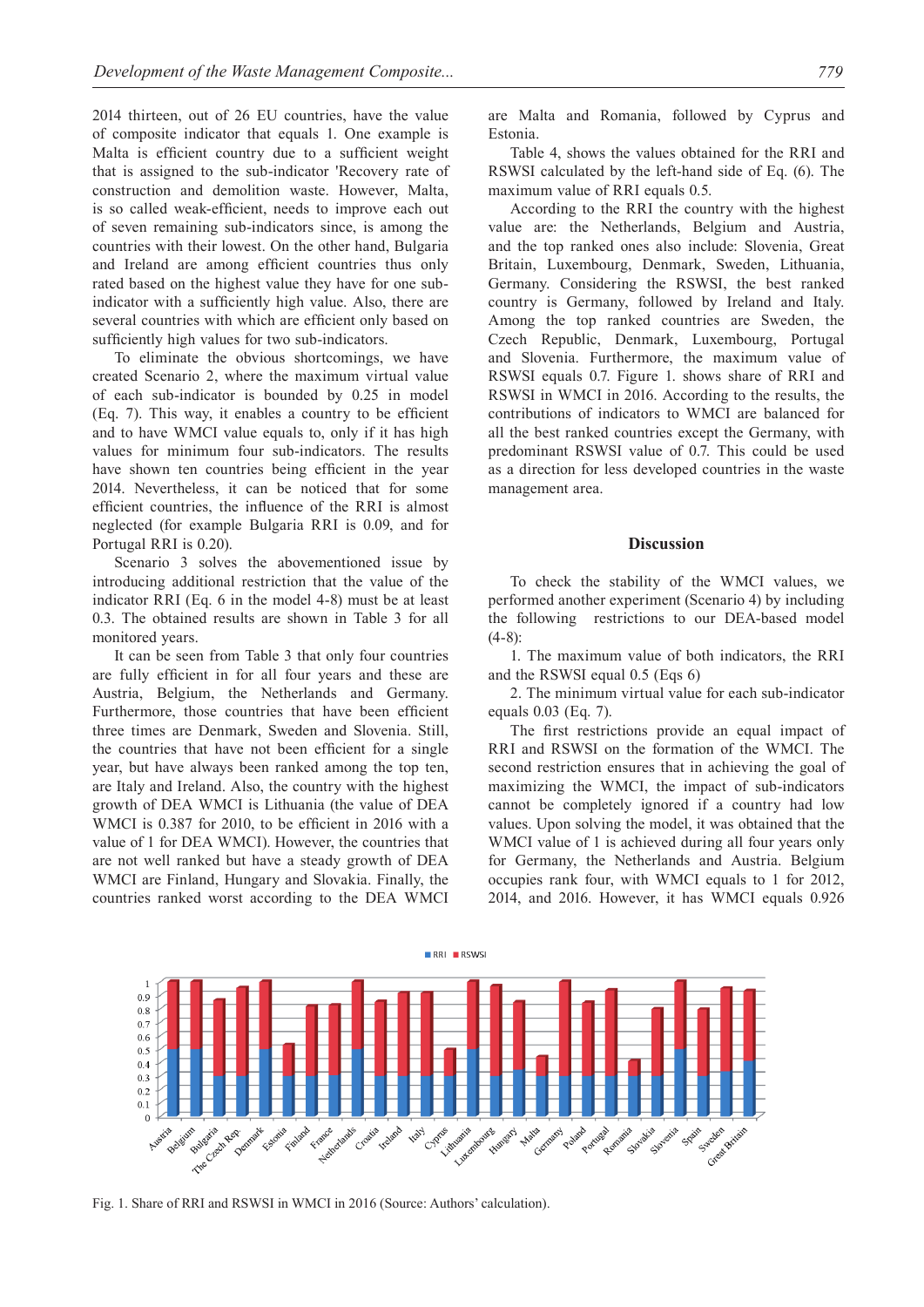for 2010 due to a small value for the Recovery rate of construction and demolition waste 17%). Also, if we take a look at another ranking positions, we see that Denmark, Sweden and Luxembourg occupy from the 5<sup>th</sup> to  $7<sup>th</sup>$  place, which is the same as in Table 3. Finally, Italy, Great Britain, Slovenia and Ireland are ranked from the 8<sup>th</sup> to 11<sup>th</sup> position, which also coincides with the ranks in Table 3 differing only in the position order, i.e., Slovenia, Ireland, Italy and Great Britain.

After comparing the result of this Scenario 4 with the results of Scenario 3 shown in Table 3, we can see that the rankings significantly varied only for four countries. For example, the values of the WMCI are quite lower for the Czech Republic, which used to be ranked 12 (Table 3) whereas, it declined to  $21<sup>th</sup>$ rank since it has been forced to consider very low value of sub-indicator Recycling of biowaste per capita. Besides, the values WMCI are also significantly lower for Poland which declined from rank 17 (Table 3) to 22. The reason is that Poland has low values of the subindicators Recycling rate of total packaging waste, the Recycling rate of plastic packaging waste and Recycling of biowaste per capita. Therefore, those sources of 'inefficiencies' could be seen as a weakness of each individual country and set the directions for further development and improving the specific sub-indicator. However, countries such as Estonia (rank rise from 23 to 18) and Romania (rank rise from 25 to 20) have a significantly better ranking in comparison to the results shown in Table 3.

Given that the same or similar results of ranking positions were achieved for the remaining twenty-two countries, this experiment confirmed the reliability of the results shown in Table 3. The seven first-ranked countries in both illustrations primarily are Germany, the Netherlands and Austria, followed by Belgium, Denmark, Sweden and Luxembourg, Making these countries a suitable example of best practice within the Waste management area. Also, the results obtained by the model proposed in this paper are similar to those obtained by Cavicchia, Sarnacchiaro and Vichy [56] who developed the CI composite index for Waste Management in Europe by using Hierarchical Disjoint Non-Negative Factorial Analysis (HDNFA). As conclusion, Scenario 3 is accaptable for WMCI evaluation and monitoring and further below, we will discuss the achievement of the top four countries according to its results.

The CE policy was developed by the Dutch government in 2016, and it focuses on five manufacturing sectors: construction, industry, consumer goods, plastics, and organic waste [57]. Therefore, when speaking about the Waste management area, which is the key to achieving sustainable resource management, the Netherlands has been 'far ahead of EU waste management policy and has had more or less influence over European policies formulated in recent years' [58]. Hence, significant technological advances in the area of converting waste into valuable resources have been

achieved in the Netherlands, while recycling is still the most desirable option for waste management [58]. Furthermore, according to the results shown in Table 4 and Fig. 1, the Netherlands is the best in Europe when it comes to the RRI, whereas the data confirms that the Netherlands is among the best countries in Europe for 5 out of 8 sub-indicators. This all could be explained by the affirmation that the Netherlands 'focuses on high-quality recycling, incineration with increased efficiency as well as the highest quality use of recyclable materials' [59]. Consequently, in recent years, the Netherlands has managed to divert more than half of the waste produced in 2010 to recycle materials and organic products. Out of the total number of 9.8 million tonnes of waste produced in 2010, 5 million tonnes were recycled and 3.2 million tonnes incinerated (with or without energy recovery), whereas only 0.03 million tonnes ended up in landfills [58]. Hence, the fact that in the year 2013 the Netherlands recycled 78% of its total waste, incinerated 19% and discarded only 3% [60] is an explanation for its leading positions when it comes to recycling in the EU.

Furthermore, there is Germany as one of the top four countries according to WMCI. It is also one of the country with a high-voltage industry, but which encourages recycling by providing various facilities; good financing for recycling, as well as various monetary incentives. Recycling and technology are at a high level in Germany, meaning that legislation, regulations, prohibitions, restrictions alongside other instruments are clearly and strictly established.

Therefore, it does not come as a surprise that on a world level Germany, along with China and Japan, is considered a pioneer in the implementation of the CE. This stems from the fact that this country has had a long-lasting experience with effective strategies development by establishing strict goals and ground rules in the Waste management area, but simultaneously remaining closely related to the concept of CE [61]. In the final years of the 1980s, Germany had upgraded its efficiency in waste management by introducing and improving waste collection and sorting methods during this period.

Also, an efficient waste management system, which focuses primarily on prevention, in terms of waste sorting and sorting; waste sorting and processing technologies; as well as recycling, is at a very high level in Germany. The action that most certainly stands out is the recycling of municipal waste. Hence, according to Eurostat data, [53] data taken from 2010 (62.5%) to 2016 (67.1%) show constant growth in this area. All these results are the reflections and consequences of a gradually introduced and basic system of behaviour, both within the state system and individual behaviour [53]. Moreover, Germany is the leader in the EU according to the sub-indicator Total recycling rate of total packaging waste. Finally, it might be said that in future Germany should work on reducing the use of primary raw materials, i.e., on trying not to lose a lot of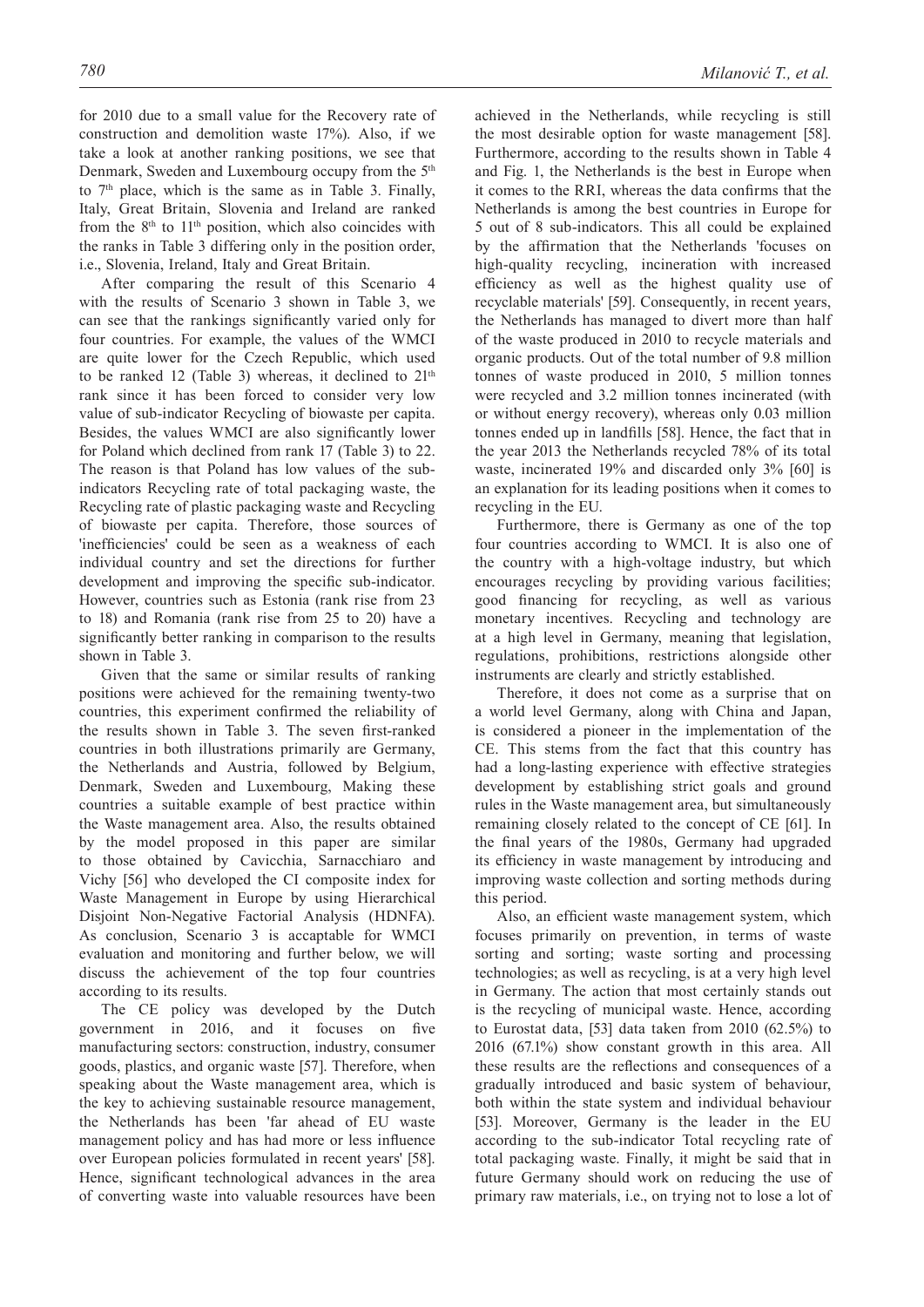value from secondary raw materials from the recycling process, rather than to find ways to return them to the production system.

Furthermore, when it comes to Austria as on of WMCI top four, it seems that this country has achieved significant results in the application of the CE, in terms of their mindset; infrastructure for the use of waste as a resource; but also for setting ambitious goals in terms of prioritising the resource regeneration. Moreover, alongside Germany, it ranks among the global leaders in recycling. Meaning that Austria's commitment to upgrade and improve its waste management for almost four decades has resulted in 58% of municipal waste being recycled [62]. The Austrian market is also in a leading position and this country is the best in Europe according to the sub-indicator Recycling of biowaste per capita.

Hence, Austria and Germany have been awarded first place in the EU by the EU Commission upon recognizing the high standards of waste management implemented in these two countries [63].

The last country out of the top four in the EU is Belgium. It supports the United Nations Environment Programme (UNEP) intercession to accelerate the transition to resource-efficient and sustainable economies. One of the goals of the CE model is achieving zero waste, meaning that all materials are constantly in circulation, and this is what Belgium strives for in the future. Moreover, in this country, the recycling costs are fully supported by the industry [54], and in 2016 Belgium ranked second in the EU (after Slovenia) in waste recycling, with almost 77% of total waste recycled [64]. The waste policy here includes a combination of different instruments, such as awareness-raising, recycling fees, disposal bans.

This country has implemented the principle named 'polluter-pays' which strictly refers to the weight of the generated waste and based on which Belgium has managed to achieve good results in the area of waste management [13]. Moreover, the aforementioned principle might be a good indicator, especially for developing countries and for those countries that the waste management system has not been adequately developed yet.

Finally, based on the results shown in Table 4 and Fig. 1, it can be seen that Belgium is among the best in the EU according to the RRI. Whereas based on the data it can be seen that Belgium is among the best countries in the EU according to the Recycling rate of total packaging waste and the Rate of recycling of wooden packaging even though it is ranked among the worst countries according to the Construction and demolition waste recovery.

## **Conclusions**

The CE, as a concept and a business model, represents global changes at all levels, changes in the way raw materials are used, innovations in the production, consumption and finally the creation and reuse of waste, returning it to the production process. Waste management represents only one part of the areas within the CE, still, numerous resources might be saved with its appropriate implementation, but it would also contribute to the development of further foundations for the implementation of the CE principles and models.

In this paper, we developed two-layer CE composite indicator in the Waste Management area (WMCI) by using the tailored-made DEA-based model. The proposed model enables defining the range of individual indicators influence (RRI and RSWSI) on WMCI, as well as defining the lower and the upper bound of influence for each of the 8 sub-indicators. These parameters were established combining the experts' opinion and validation of experimental results. The advantage of the approach proposed in this paper lays in the following: the ability to include different type of indicators and sub-indicators with different type of the measurement units, the ability to evaluate composite index (WMCI) together with its building indicators (RRI and RSWSI), the ability to determine the influence of each indicator and sub-indicator without assumptions of the exact weights.

The WMCI values indicate that the Netherlands, Germany, Austria and Belgium are the most developed countries in the Waste Management area. Considering the fact that the CE model is complex and that the transition from a linear to a circular model is a long-lasting process, the implementation of the CE principle in each EU country has reached different levels in different areas. The reason for this could be found in the diversity of the countries, which includes their different cultures, with dissimilar economies, industries, different raw materials. Thus, all of this leads to unequal opportunities and limits within which the CE principles could be implemented.

However, what is common to the aforementioned countries, especially to Germany and the Netherlands, is they had established their waste management systems over thirty years ago. Also, we cannot discard the fact that their focus on environmental protection and environmental awareness has been one of the priorities dealt with in their societies, putting it significantly on a higher level than those EU countries that have shown results of less quality. Although these EU countries differ in the economy, culture, technology as well as in matters of waste management, this paper presents a clear division between the areas in which these countries have proven to be efficient. Hence, Germany and Austria are in the leading positions in terms of technology and high-quality recycling, whereas the Netherlands and Belgium are more focused on the reuse of secondary raw materials obtained through recycling. Nevertheless, Germany and Austria have a small percentage of returning resources to the economy, i.e. to the re-production process. On the other hand, the actions taken by the Netherlands and Belgium emphasize the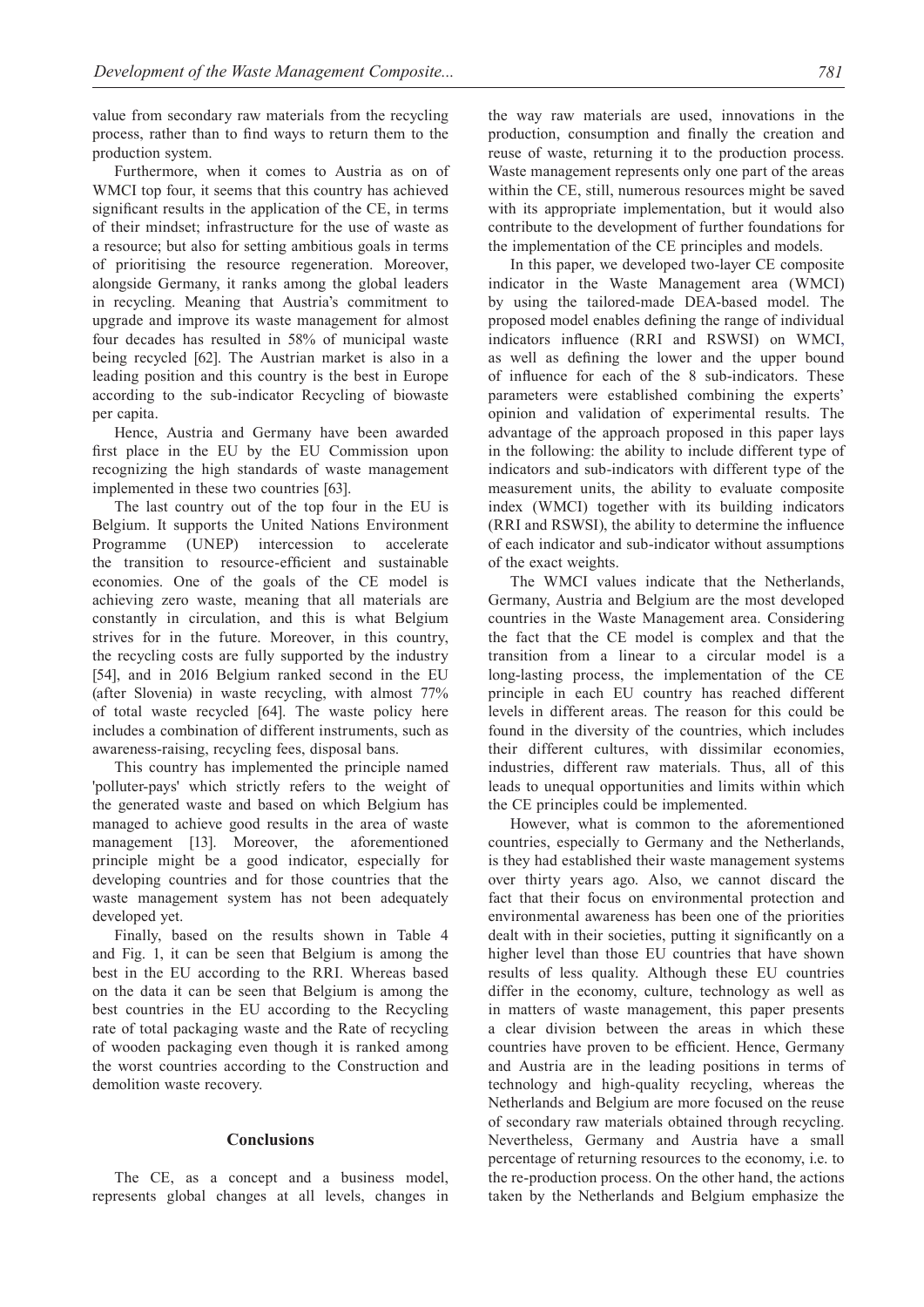best use of the recovered materials, meaning that these two countries have made significantly better progress in terms of using the secondary raw materials waste.

Therefore, the contribution of the research is not only reflected in understanding the development of the composite indicator WMCI, which enables the analysis and ranking of the EU countries in the waste management field, but its importance is also pondered in the fact that each country can be individually analyzed according to each used sub-indicator, i.e. according to the information about its current situation and the level it has reached, focusing on more efficient and less efficient areas. At the same time, the countries gain guidelines and direction for undertaking further actions, alongside the opportunities for improving those sub-indicators that are less efficient, but also for upgrading those sub-indicators that have had their efficiency demonstrated.

Finally, the obtained results provide a precise starting point for developing some further research and analyses. This also stipulates a quite good basis for recognizing those areas where it is necessary for countries to further develop their renewable capacities and potentials, to reorient their strategies and policies, for them to meet the established goals of efficient waste management while the CE principles. Therefore, certain future guidelines and recommendations refer to the fact that, based on some similarities or differences, the EU countries may try applying and implementing some of the examples of good practice of those countries that have shown so far the greatest efficiency. This would further influence them to develop the waste management area, alongside the implementation and application of the CE.

## **Conflict of Interest**

The authors declare no conflict of interest.

# **References**

- 1. MILANOVIĆ T., PETROVIĆ N., ĆIROVIĆ M. Waste management and circular economy. Proceedings of the XII Conference of Business and Science SPIN '19: Lean transformation and digitalization of Serbian industry. Faculty of Organizational Sciences, Belgrade, Serbia, 328, **2019** [In Serbian].
- 2. GOLSTEIJN L., VALENCIA MARTINEZ, E. The circular economy of E-waste in the Netherlands: optimizing material recycling and energy recovery. J. Eng., 6, **2017**.
- 3. PETROVIC N.B., SAVIC G., ANDRIJASEVIC D., STANOJEVIC M., CIROVIC M., SLOVIC D., RADAKOVIC J.A. Evaluating eco-efficiency of beverage packaging materials: a data envelopment analysis approach. Fresenius Environ. Bull., **25** (2016), 2958, **2016**.
- 4. EEA European Economic Area. Circular economy in Europe. Developing the knowledge base. Report No 2. European Environment Agency, Copenhagen K, Denmark ISSN 1977-8449. **2016**.
- 5. MacArthur E. Towards the circular economy, economic and business rationale for an accelerated transition. Ellen MacArthur Foundation, Cowes, UK. Available online: https://www.ellenmacarthurfoundation. org/assets/downloads/publications/Ellen-MacArthur-Foundation-Towards-the-Circular-Economy-vol.1.pdf. **2013**. (Accessed on 11. 06. **2020**).
- 6. HISLOP H., HILL J. Reinventing the wheel: a circular economy for resource security. Green Alliance. Green Alliance, London, 4, **2011**.
- 7. EC EUROPEAN COMMISSION. Closing the loop: Commission adopts ambitious new Circular Economy Package to boost competitiveness, create jobs and generate sustainable growth. Brisel. Available online: https:// europa.eu/rapid/press-release\_IP-15-6203\_en.htm.2015. **2015**. (Accessed on 05. 07. **2020**).
- 8. HUANG Y., ZHANG Y. Energy Use and Carbon Emissions Efficiency Study of Chinese Regions Based on Price Factor. Pol. J. Environ. Stud., **27** (5), 2059, **2018.**
- 9. GARCIA-BERNABEU A., HILARIO-CABALLERO A., PLA-SANTAMARIA D., SALAS-MOLINA F. A Process Oriented MCDM Approach to Construct a Circular Economy Composite Index. Sustainability., **12** (2), 618. **2020**.
- 10. MILANOVIĆ Т., JOVOVIĆ A., PETROVIĆ N., MARTIĆ M. Overview of circular economy indicators of developed countries. Proceedings of the XLVII International Symposium on Operational Research, SYM-OP-IS 2020. Faculty of Transport and Traffic Engineering. University of Belgrade, Belgrade, Serbia, 17, **2020**. [In Serbian].
- 11. SAIDANI M., YANNOU B., LEROY Y., CLUZEL F., KENDALL A. A taxonomy of circular economy indicators. J. Clean. Prod., **207**, 542, **2019**.
- 12. IACOVIDOU E., VELIS C.A., PURNELL P., ZWIRNER O., BROWN A., HAHLADAKIS J., WILLIAMS P.T. Metrics for optimizing the multi-dimensional value of resources recovered from waste in a circular economy: A critical review. J. Clean. Prod., **166**, 910, **2017**.
- 13. GIANNAKITSIDOU O., GIANNIKOS I., CHONDROU A. Ranking European countries on the basis of their environmental and circular economy performance: A DEA application in MSW. Waste Manag., **109**, 181, **2020**.
- 14. MITROVIĆ Đ., VESELINOV M. Measuring countries competitiveness in circular economy-composite index approach. Quantitative Models in Economics. University of Belgrade, Belgrade, 417, **2018**.
- 15. NARDO M., SAISANA M., SALTELLI A., TARANTOLA S., HOMAN A., GIOVANNINI E. Handbook on constructing composite indicators: Methodology and user guide. OECD statistics working papers 2005/3, OECD, statistics directorate, French 12-14. **2005**.
- 16. VIDOLI F., FUSCO E., MAZZIOTTA C. Noncompensability in composite indicators: A robust directional frontier method. Soc. Indic. Res., **122** (3), 635, **2015**.
- 17. SYP A., FABER A., BORZECKA–WALKER M., OSUCH D. Assessment of Greenhouse Gas Emissions in Winter Wheat Farms Using Data Envelopment Analysis Approach. Pol. J. Environ. Stud., **24** (5), 2197, **2015**.
- 18. SAVIĆ G., MARTIĆ M. Composite indicators construction by data envelopment analysis: Methodological background. In Emerging Trends in the Development and Application of Composite Indicators. IGI Global, 98, **2017**.
- 19. ZHOU P., ANG B. W. Comparing MCDA aggregation methods in constructing composite indicators using the Shannon-Spearman measure. Soc. Indic. Res., **94** (1), 83, **2009**.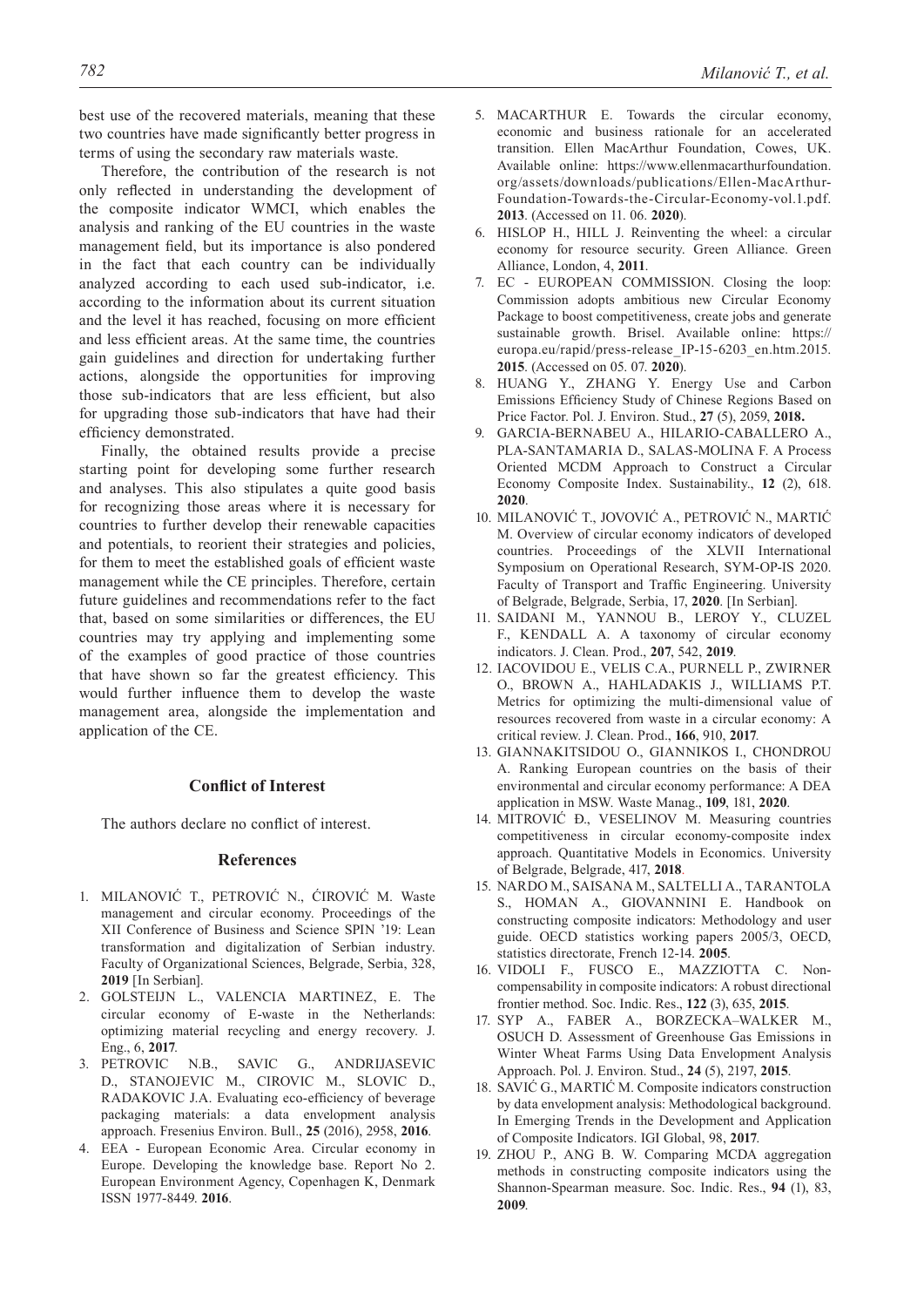- 20. MILANOVIĆ T., PETROVIĆ N., MILANOVIĆ, M. Sustainable development indicators of the Republic of Serbia, Proceedings of the XIV International Symposium SymOrg 2014: New Business Models and Sustainable Competitiveness Management and Business Performance. Faculty of Organizational Sciences, Belgrade, Serbia, 1663, **2014**.
- 21. EC EUROPEAN COMMISSION. Communication from the Commission to the European Parliament, the Council, the European Economic and Social Committee and the Committee of the Regions. **2015**.
- 22. EC EUROPEAN COMMISSION. Circular Economy Indicators. Available online: https://ec.europa.eu/ environment/ecoap/indicators/circular-economyindicators\_en. (Accessed on 20. 02 **2020**).
- 23. EC EUROPEAN COMMISSION. Closing the loop An EU action plan for the Circular Economy COM (2015) 614 final. Brisel. **2015**.
- 24. GRONBA-CHYLA A., GENEROWICZ A., KRAMEK A. Using Selected Types of Waste to Produce New Light Ceramic Material. Pol. J. Environ. Stud., **30**, (3), 2073, **2021**.
- 25. VELEVA V., BODKIN G., TODOROVA S. The need for better measurement and employee engagement to advance a circular economy: Lessons from Biogen's 'zero waste' journey. J. Clean. Prod, **154**, 517, **2017**.
- 26. OECD Organization for Economic Cooperation and Development. Handbook on Constructing Composite Indicators. Methodology and user guide, ISBN 978-92-64- 04345-9 - © OECD. **2008**.
- 27. MIZOBUCHI H. Measuring world better life frontier: a composite indicator for OECD better life index. Soc. Indic. Res., **118** (3), 987, **2014**.
- 28. CHERCHYE L., MOESEN W., ROGGE N., VAN PUYENBROECK T.V. An introduction to 'benefit of the doubt' composite indicators. Soc. Indic. Res., **82** (1), **111**, **2007**.
- 29. GRECO S., ISHIZAKA A., TASIOU M., TORRISI G. On the methodological framework of composite indices: A review of the issues of weighting, aggregation, and robustness. Soc. Indic. Res., **141**, 61, **2019**.
- 30. RUIZ F., EL GIBARI S., CABELLO J.M., GOMEZ T. MRP-WSCI: Multiple reference point based weak and strong composite indicators. Omega. **95,** 102060, **2020**.
- 31. MITROVIĆ Đ., GAVRIĆ, O. Circular economy composite index: DEA approach. Proceedings of the XLV International Symposium on Operational Research, SYM-OP-IS 2018. Faculty of Economy. University of Belgrade, Belgrade, Serbia, 250, **2018**.
- 32. GAVRIĆ O., MITROVIĆ Đ. Development of Green Economy and competitiveness of EU countries: Macrolevel empirical analysis. Ekonomika preduzeća., **67** (7-8), 415, **2019**.
- 33. LI B., XU J. An evaluation model based on data envelopment analysis and its application to county circular economy. WJMS., **4** (1), 35, **2008**.
- 34. CHEN F., YAO W. Evaluation of Circular Economy Efficiency in Eastern China. IOP Publishing. In IOP Conference Series: Environ. Earth Sci., **453** (1), 012030, **2020**.
- 35. LO STORTO C. Ecological efficiency based ranking of cities: A combined DEA cross-efficiency and Shannon's entropy method. Sustainability., **8** (2), 124. **2016**.
- 36. HALKOS G., PETROU K. N. Assessing 28 EU member states' environmental efficiency in national waste generation with DEA. J. Clean. Prod., **208**, 509, **2019**.
- 37. CRISTOBAL J., LIMLEAMTHONG P., MANFREDI S., GUILLEN-GOSALBEZ G. Methodology for combined use of data envelopment analysis and life cycle assessment applied to food waste management. J. Clean. Prod., **135**, 158, **2016**.
- 38. SARRA A., MAZZOCCHITTI M., RAPPOSELLI A. Evaluating joint environmental and cost performance in municipal waste management systems through data envelopment analysis: Scale effects and policy implications. Ecol. Indic., **73**, 756, **2017**.
- 39. TABOADA G.L., SERUCA I., SOUSA C., PEREIRA Á. Exploratory data analysis and data envelopment analysis of construction and demolition waste management in the European Economic Area. Sustainability., **12** (12), 4995, **2020**.
- 40. ASTILLO-GIMENEZ J., MONTANES A., PICAZO-TADEO A. J. Performance and convergence in municipal waste treatment in the European Union. Waste Manag., **85**, 222, **2019**.
- 41. HUANG Y.T., PAN T.C., KAO J.J. Performance assessment for municipal solid waste collection in Taiwan. J. Environ. Manage., **92** (4), 1277, **2011**.
- 42. ZANELLA A., CAMANHO A.S., DIAS T.G. Undesirable outputs and weighting schemes in composite indicators based on data envelopment analysis. Eur. J. Oper. Res., **245** (2), 517, **2015**.
- 43. WANG H. A generalized MCDA–DEA (multi-criterion decision analysis-data envelopment analysis) approach to construct slacks-based composite indicator. Energy., **80**, 114, **2015**.
- 44. ATHANASSOGLOU S. Revisiting worst-case DEA for composite indicators. Soc. Indic. Res., **128** (3), 1259, **2016**.
- 45. SHEN Y., HERMANS E., BRIJS T., WETS G. Data envelopment analysis for composite indicators: A multiple layer model. Soc. Indic. Res., **114** (2), 739, **2013**.
- 46. CHARNES A., COOPER W. W., RHODES E. Measuring the efficiency of decision making units. Eur. J. Oper. Res., **2** (6), 429, **1978**.
- 47. TSAI W.H., LEE H.L., YANG C.H., HUANG C.C. Input-Output Analysis for Sustainability by Using DEA Method: A Comparison Study between European and Asian Countries. Sustainability., **8** (12), 1230, **2016**.
- 48. EMROUZNEJAD A., YANG G.L. A survey and analysis of the first 40 years of scholarly literature in DEA: 1978– 2016. Socio-Econ. Plan. Sci. **61**, 4, **2018**.
- 49. YU M.M. An integration of the multi-component DEA and GAR models to the measurement of hotel performance. Curr. Issues Tour., **15** (5), 461, **2012**.
- 50. SARRICO C.S., DYSON R.G. Restricting virtual weights in data envelopment analysis. Eur. J. Oper. Res., **159** (1), 17, **2004**.
- 51. RADOJIČIĆ M., SAVIĆ G., JEREMIĆ V. Measuring the efficiency of banks: the bootstrapped I-distance GAR DEA approach. Technol. Econ. Dev. Econ., **24** (4), 1581, **2018**.
- 52. POPOVIĆ M., SAVIĆ G., KUZMANOVIĆ M., MARTIĆ M. Using data envelopment analysis and multi-criteria decision-making methods to evaluate teacher performance in higher education. Symmetry., **12** (4), 563, **2020**.
- 53. EC EUROPEAN COMMISSION. Commission Staff Working Document measuring progress towards circular economy in the EU – key indicators for a monitoring framework, Strasbourg, SWD (2018) 17 final. Available online: https://eur-lex.europa.eu/legal-content/EN/ TXT/?uri=SWD:2018:17:FIN. **2018**. (Accessed on 05. 04. **2020**).